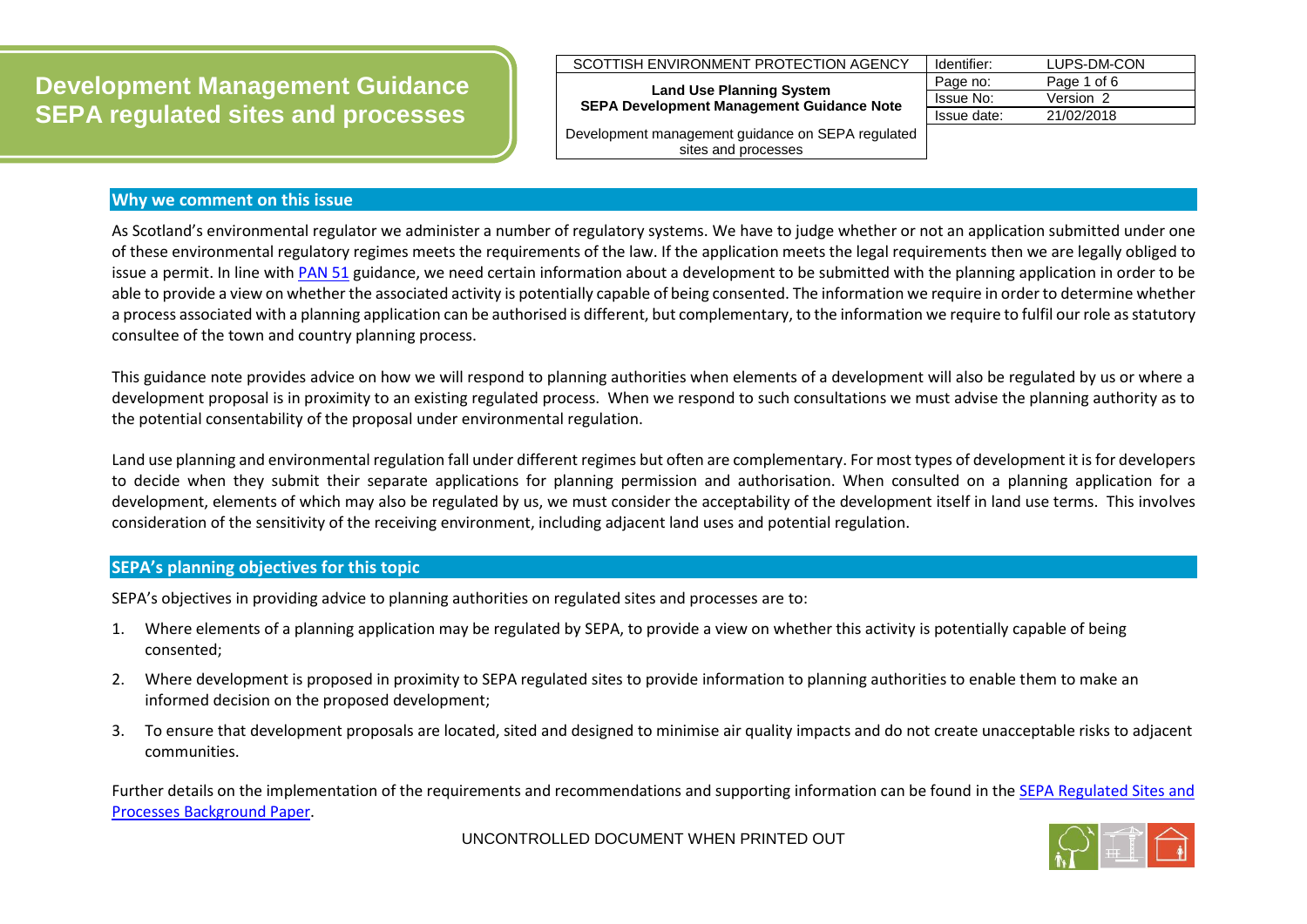| SCOTTISH ENVIRONMENT PROTECTION AGENCY            | Identifier: | LUPS-DM-CON |
|---------------------------------------------------|-------------|-------------|
| <b>Land Use Planning System</b>                   | Page no:    | Page 2 of 6 |
| <b>SEPA Development Management Guidance Note</b>  | Issue No:   | Version 2   |
|                                                   | Issue date: | 21/02/2018  |
| Development management guidance on SEPA regulated |             |             |
| sites and processes                               |             |             |
|                                                   |             |             |

| Development management requirements                                                                                                                                                                                                                                                                                                                          | <b>Information requirements</b>                                                 |
|--------------------------------------------------------------------------------------------------------------------------------------------------------------------------------------------------------------------------------------------------------------------------------------------------------------------------------------------------------------|---------------------------------------------------------------------------------|
| <b>Requirement 1: SEPA regulated sites and processes</b><br>Information is provided in support of the application to demonstrate that the proposal is potentially capable of being<br>consented through the relevant SEPA regulatory regime(s). Guidance on the minimum information requirements for<br>each regulatory regime is provided in Table 1 below. | See Table 1: General<br>information requirements.                               |
| <b>Requirement 2: Small scale biomass</b><br>SEPA will object in principal to biomass proposals that are intended to use waste wood source materials which are of a<br>scale that normally falls within the Waste Management Licence Part 5(1) exemption (capacity <50kg/hr) and are sited<br>within an Air Quality Management Area.                         | Clarification of source<br>material for facility.<br>Specification of capacity. |
| The development would not be able to comply with the terms of the exemption, which is the only relevant SEPA<br>regulatory control. Such facilities are not capable of being controlled under the PPC regime due to their size.                                                                                                                              | Identify location within or<br>outwith AQMA.                                    |

| Development management recommendations                                                                                                                                                                                                                                                                                                                                                                                              | Information requirements                                                                                                                         |
|-------------------------------------------------------------------------------------------------------------------------------------------------------------------------------------------------------------------------------------------------------------------------------------------------------------------------------------------------------------------------------------------------------------------------------------|--------------------------------------------------------------------------------------------------------------------------------------------------|
| <b>Recommendation 1: Co-location</b><br>Where a proposed new development is in the vicinity of regulated sites, Local Planning Authorities should give full<br>consideration to the potential for negative impacts resulting from the interaction of the proposal and the regulated site<br>and the need for any amendments to the new development to take into consideration, minimise or avoid any potential<br>negative impacts. | <b>SCAIL Agriculture screening</b><br>required where proposal is<br>new development adjacent<br>to a regulated intensive pig or<br>poultry farm. |
|                                                                                                                                                                                                                                                                                                                                                                                                                                     |                                                                                                                                                  |

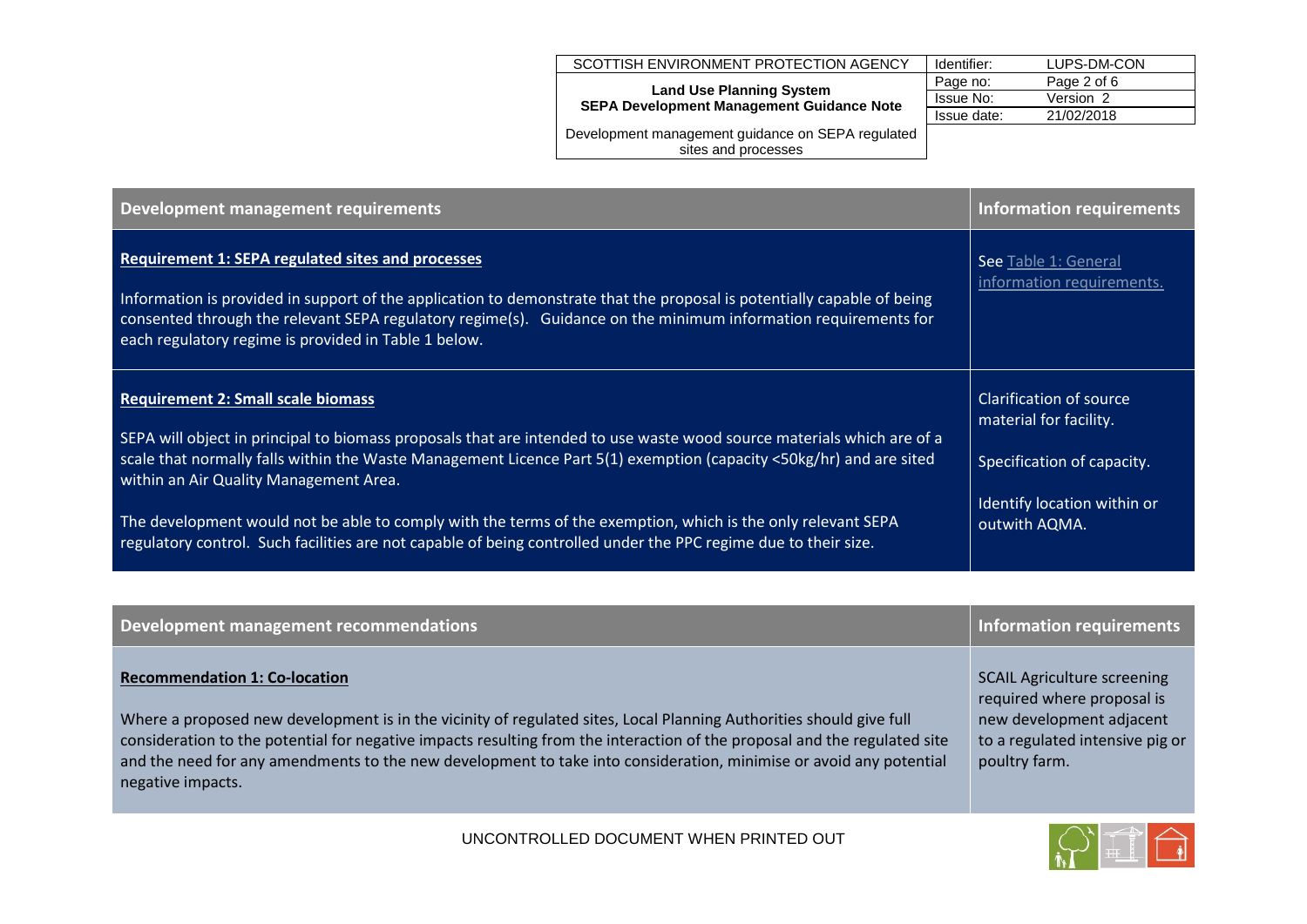|                                                                                                                                                                                                                                                                                                                                                                       | SCOTTISH ENVIRONMENT PROTECTION AGENCY                                              | Identifier:      | LUPS-DM-CON                                                                                                        |
|-----------------------------------------------------------------------------------------------------------------------------------------------------------------------------------------------------------------------------------------------------------------------------------------------------------------------------------------------------------------------|-------------------------------------------------------------------------------------|------------------|--------------------------------------------------------------------------------------------------------------------|
|                                                                                                                                                                                                                                                                                                                                                                       |                                                                                     | Page no:         | Page 3 of 6                                                                                                        |
|                                                                                                                                                                                                                                                                                                                                                                       | <b>Land Use Planning System</b><br><b>SEPA Development Management Guidance Note</b> | <b>Issue No:</b> | Version 2                                                                                                          |
|                                                                                                                                                                                                                                                                                                                                                                       |                                                                                     | Issue date:      | 21/02/2018                                                                                                         |
|                                                                                                                                                                                                                                                                                                                                                                       | Development management guidance on SEPA regulated<br>sites and processes            |                  |                                                                                                                    |
|                                                                                                                                                                                                                                                                                                                                                                       |                                                                                     |                  |                                                                                                                    |
| <b>Recommendation 2: Medium combustion plant directive</b><br>Proposals for combustion plants of 1MW capacity upwards may require, from 2018 onwards, to gain a permit from SEPA<br>for operation. The Medium Combustion Plant Directive is currently being transposed into domestic legislation by the                                                               |                                                                                     |                  | Confirmation of size of<br>proposed combustion plant<br>including whether it can or<br>will be aggregated with any |
| Scottish Government. It will require that combustion plant with a net rated thermal input of between 1 and 50MW<br>coming into operation after December 2018 be registered/permitted by SEPA and will require to meet specified emission<br>limits, depending on the size, type of fuel, etc. Plant that is put into operation before December 2018 will also have to |                                                                                     |                  | other existing or proposed<br>combustion plant.                                                                    |

register and meet emission limits but at a later date. For more information please contact SEPA directly.

## <span id="page-2-0"></span>**Table 1: General information requirements**

**NOTE:** for Windfarm, Hydro, Large Scale Mixed Use, Quarry, Fish Farm and Marine developments, see scoping letters on ou[r Advice for Developers](http://www.sepa.org.uk/environment/land/planning/advice-for-developers/)  [webpage](http://www.sepa.org.uk/environment/land/planning/advice-for-developers/)

| <b>Regulatory regime</b>                             | Information needed to support the planning application                                                                                                                                                                                                                                                                                                                                                                                                                                                                                                                                                                                                                                                                                                                                                                                                                                                                                          |
|------------------------------------------------------|-------------------------------------------------------------------------------------------------------------------------------------------------------------------------------------------------------------------------------------------------------------------------------------------------------------------------------------------------------------------------------------------------------------------------------------------------------------------------------------------------------------------------------------------------------------------------------------------------------------------------------------------------------------------------------------------------------------------------------------------------------------------------------------------------------------------------------------------------------------------------------------------------------------------------------------------------|
| Pollution Prevention and                             | a) A general description of the proposed process, techniques and technology choice.                                                                                                                                                                                                                                                                                                                                                                                                                                                                                                                                                                                                                                                                                                                                                                                                                                                             |
| Control (Scotland)<br>Regulations 2012 (PPC<br>2012) | b) EITHER - details of proposed processes, techniques and technologies, an assessment of environmental impact associated with<br>technology choice, including the process of producing a detailed list of receptors, a description of potential impact on sensitive<br>receptors, proposed mitigation measures and emissions standards to be achieved. This should include the consideration of<br>potential future development sites i.e. sites allocated or proposed for allocation in the Local Development Plan, sites with extant<br>planning permission or sites with planning applications under consideration by the planning authority; $OR -$ demonstration that,<br>assuming a worst-case scenario with sensitive receptors present, the development could reasonably achieve through existing<br>technology agreed defined emissions standards. For proposals that include chimneys or stacks, a Stack Height Sensitivity Analysis, |

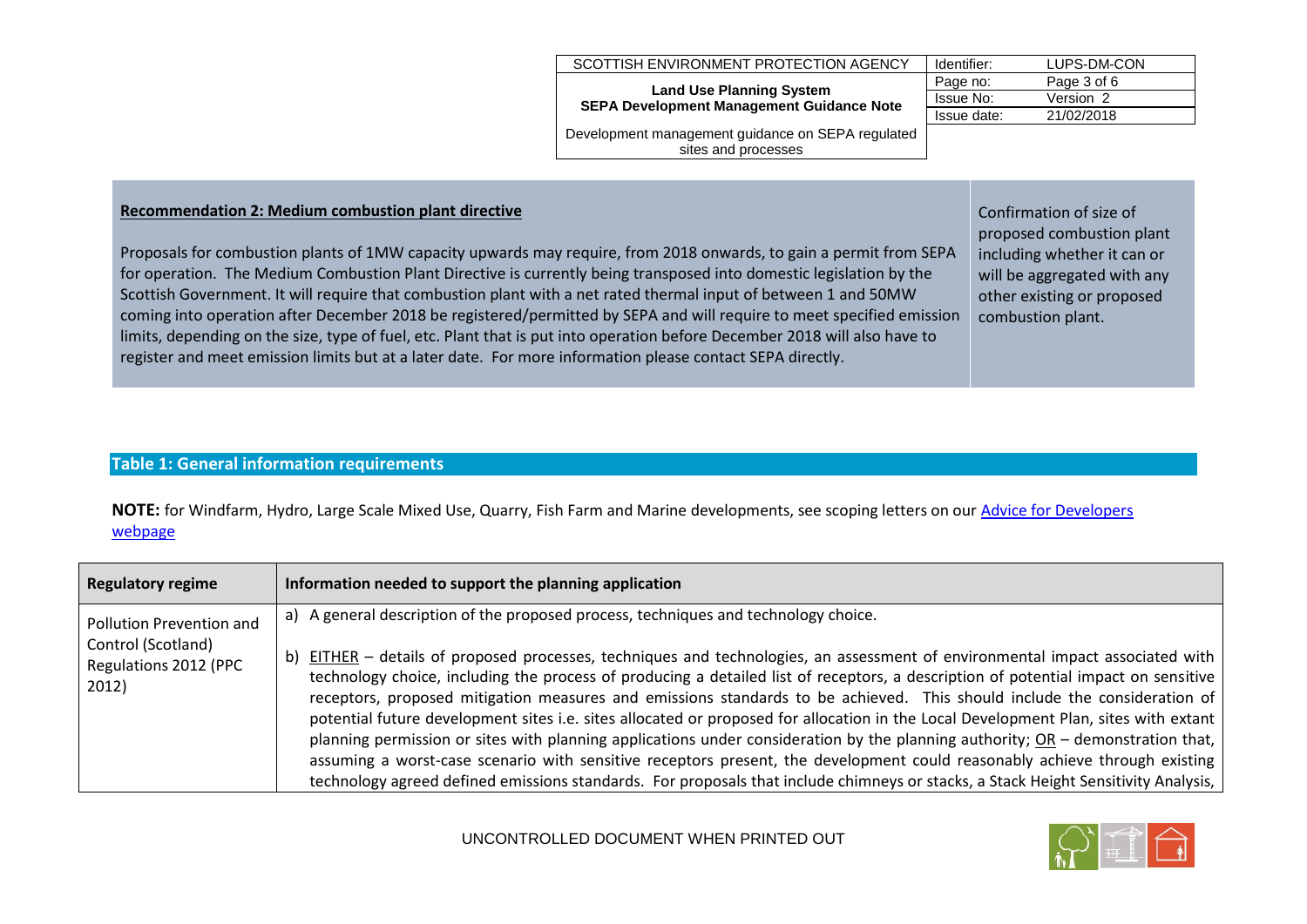| SCOTTISH ENVIRONMENT PROTECTION AGENCY                                              | Identifier: | LUPS-DM-CON |
|-------------------------------------------------------------------------------------|-------------|-------------|
| <b>Land Use Planning System</b><br><b>SEPA Development Management Guidance Note</b> | Page no:    | Page 4 of 6 |
|                                                                                     | Issue No:   | Version 2   |
|                                                                                     | Issue date: | 21/02/2018  |
| Development management guidance on SEPA regulated                                   |             |             |
| sites and processes                                                                 |             |             |

|                                                                            | using data modelling from a worst case scenario (proposed minimum stack height and using IED emission limit value) must be<br>submitted.<br>c) A statement relating to potential for abnormal or unusual events (e.g. non-routine emissions), the frequency and expected duration<br>of the events, and the potential impact on sensitive receptors, in order to demonstrate the suitability of the location. This is an<br>important issue as some processes (through for example odour) are inherently challenging in terms of co-location with for example<br>housing.<br>d) Where relevant, information required to ensure compliance with SEPA's Thermal Treatment of Waste Guidelines in terms of the                                                                                                                                       |
|----------------------------------------------------------------------------|---------------------------------------------------------------------------------------------------------------------------------------------------------------------------------------------------------------------------------------------------------------------------------------------------------------------------------------------------------------------------------------------------------------------------------------------------------------------------------------------------------------------------------------------------------------------------------------------------------------------------------------------------------------------------------------------------------------------------------------------------------------------------------------------------------------------------------------------------|
|                                                                            | efficiency of the plant and the acceptability in principle of the proposed heat plan.<br>e) Information relating to carbon capture readiness where the proposal relates to an Electricity Act Section 36 application for a thermal<br>power station of >50MW.<br>In the case of an application for an intensive pig or poultry farm, SCAIL (Simple Calculation of Atmospheric Impact Limits) Agriculture<br>f)                                                                                                                                                                                                                                                                                                                                                                                                                                    |
|                                                                            | screening will be required to identify whether screening criteria for relevant standards/critical levels will be exceeded at any<br>designated sites and sensitive receptors. Where they are exceeded, SEPA will require further detailed modelling to better predict<br>the impact on ambient air quality from the proposed site.<br><b>Special Note: Statutory Consultee Consultation Arrangement - Appropriate Assessment</b><br>Where SEPA has been consulted by SNH under the Habitats Regulation for sites of high risk activity (large combustion plants,<br>incinerators and intensive agriculture proposals for pigs or poultry required to be permitted under PPC) that are likely to have a<br>significant effect on the nature conservation site, we require additional modelling information to be submitted, or the submission of a |
| <b>Waste Management</b><br>Licensing (Scotland)<br><b>Regulations 2011</b> | PPC application. The form of the information will be outlined through discussion with the applicant.<br>All waste management proposals require a description of the site layout and design which demonstrates that the site is capable of<br>a)<br>accommodating the proposed development without resulting in unacceptable negative environmental impacts and is adequate<br>for the activity proposed.                                                                                                                                                                                                                                                                                                                                                                                                                                          |

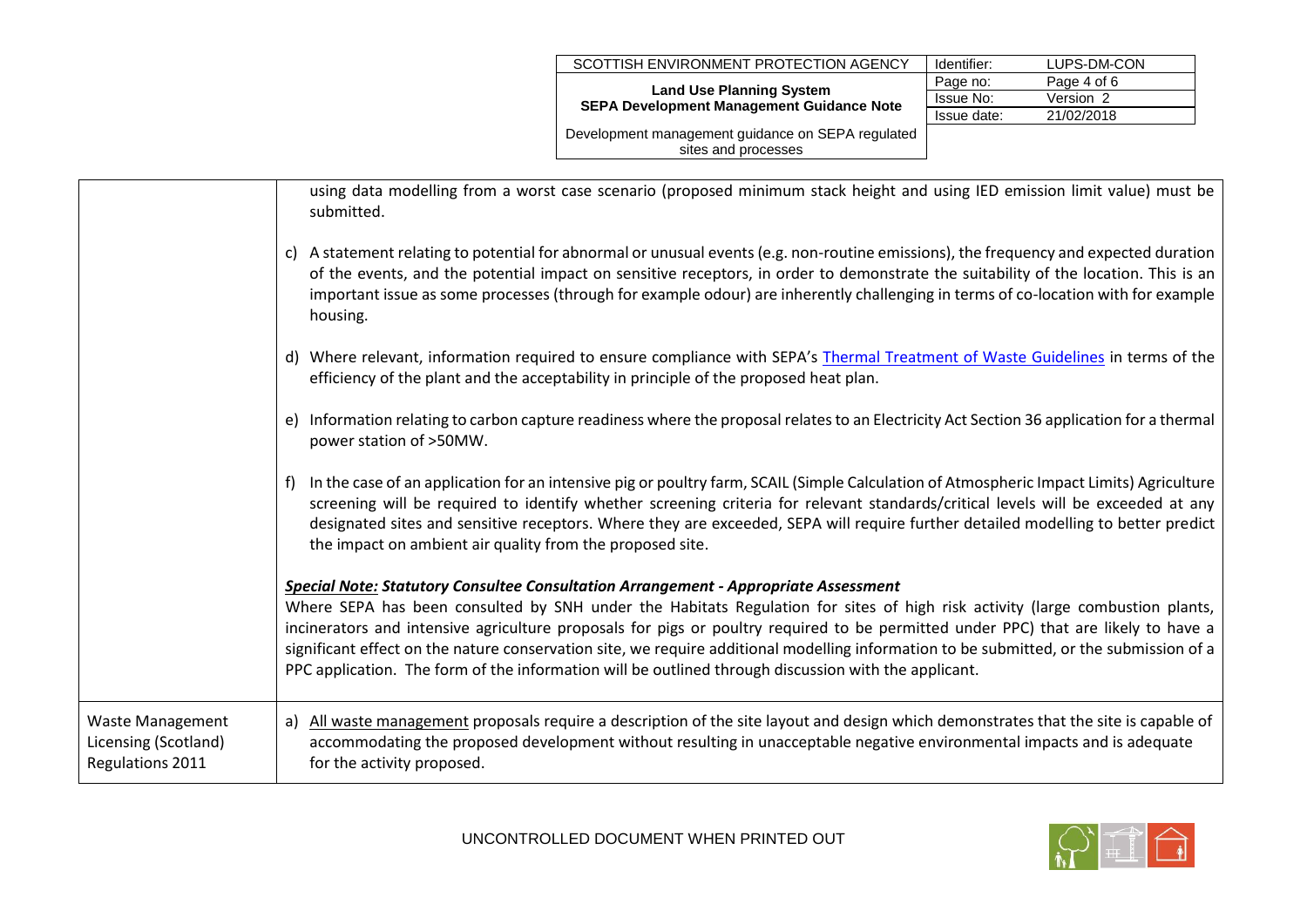| SCOTTISH ENVIRONMENT PROTECTION AGENCY                                              | Identifier: | LUPS-DM-CON |
|-------------------------------------------------------------------------------------|-------------|-------------|
|                                                                                     | Page no:    | Page 5 of 6 |
| <b>Land Use Planning System</b><br><b>SEPA Development Management Guidance Note</b> | Issue No:   | Version 2   |
|                                                                                     | Issue date: | 21/02/2018  |
| Development management guidance on SEPA regulated                                   |             |             |
| sites and processes                                                                 |             |             |

|                                                                                                                                         | b) Energy from waste proposals require information to demonstrate that the proposal will comply with the Thermal Treatment of<br>Waste Guidelines in terms of the efficiency of the plant and the acceptability in principle of the proposed heat plan.<br>Anaerobic digestion proposals - refer to Thermal Treatment of Waste Guidelines for detailed planning information requirements.<br>C)                                                                                                                                                                                                                                                                                                                                                                                                                                                                                                    |
|-----------------------------------------------------------------------------------------------------------------------------------------|----------------------------------------------------------------------------------------------------------------------------------------------------------------------------------------------------------------------------------------------------------------------------------------------------------------------------------------------------------------------------------------------------------------------------------------------------------------------------------------------------------------------------------------------------------------------------------------------------------------------------------------------------------------------------------------------------------------------------------------------------------------------------------------------------------------------------------------------------------------------------------------------------|
| <b>Radioactive Substances</b><br>Act 1993 (as amended)<br>(RSA) and Contaminated<br>Land (Scotland)<br>Regulations 2005 (as<br>amended) | Detailed information will be provided in DM guidance on contaminated land/ soils.                                                                                                                                                                                                                                                                                                                                                                                                                                                                                                                                                                                                                                                                                                                                                                                                                  |
| The Water Environment<br>(Controlled Activities)<br>(Scotland) Regulations<br>2011 (as amended) (CAR)                                   | a) A description of any works which will have an impact on the water environment e.g. discharges (including volume), abstractions,<br>culverts and bank works to allow an assessment of the impacts on water quality, quantity and morphology and to minimise these<br>impacts at the planning stage (e.g. through modifications in layout and route selection).<br>b) A list of sensitive receptors within the water environment (e.g. other water users, water dependent ecosystems) and the potential<br>impact the proposed activities will have on them.<br>c) Where appropriate, details of the technologies and techniques that will be used in carrying out the works to give a reasonable                                                                                                                                                                                                 |
|                                                                                                                                         | indication if any adverse impact on the water environment can be satisfactorily mitigated.<br><b>Derogation assessment and determination</b><br>SEPA is required to carry out a derogation assessment on any CAR application where proposals would have a significant adverse impact<br>on the water environment i.e. breach an environmental standard, or cause deterioration in status of a water body, or prevent the<br>future achievement of an objective in the River Basin Management Plan. This procedure is generally required for hydropower<br>applications but is not limited to this type of development.<br>We consider that it would be inappropriate for a planning authority to approve a planning application prior to the derogation test<br>being carried out by SEPA. This is because the planning authority is a Responsible Authority under the Water Environment and Water |